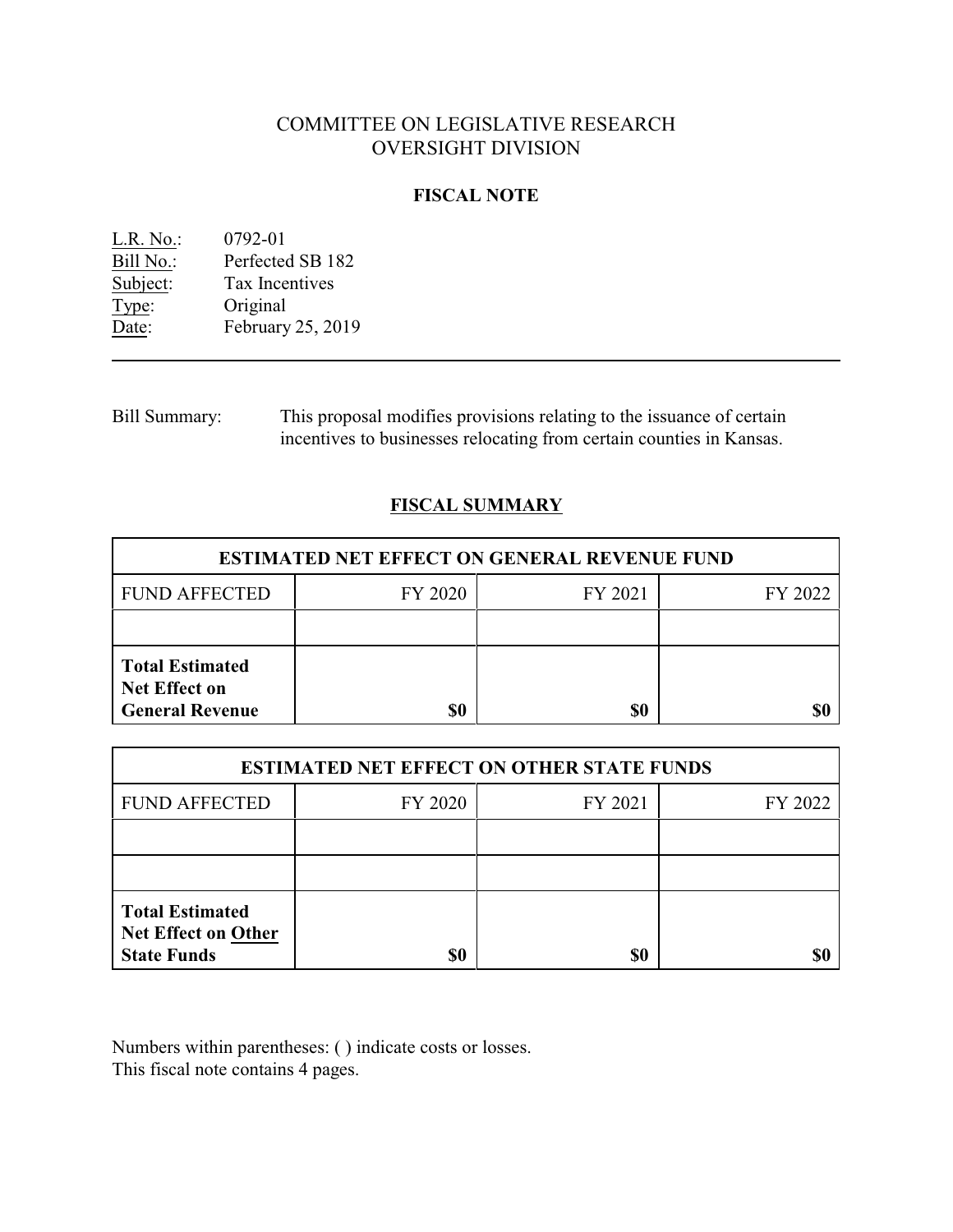L.R. No. 0792-01 Bill No. Perfected SB 182 Page 2 of 4 February 25, 2019

| <b>ESTIMATED NET EFFECT ON FEDERAL FUNDS</b>                               |         |         |         |  |
|----------------------------------------------------------------------------|---------|---------|---------|--|
| <b>FUND AFFECTED</b>                                                       | FY 2020 | FY 2021 | FY 2022 |  |
|                                                                            |         |         |         |  |
|                                                                            |         |         |         |  |
| <b>Total Estimated</b><br><b>Net Effect on All</b><br><b>Federal Funds</b> | \$0     | \$0     |         |  |

| <b>ESTIMATED NET EFFECT ON FULL TIME EQUIVALENT (FTE)</b>    |         |         |         |  |
|--------------------------------------------------------------|---------|---------|---------|--|
| <b>FUND AFFECTED</b>                                         | FY 2020 | FY 2021 | FY 2022 |  |
|                                                              |         |         |         |  |
|                                                              |         |         |         |  |
| <b>Total Estimated</b><br><b>Net Effect on</b><br><b>FTE</b> |         |         |         |  |

 $\Box$  Estimated Net Effect (expenditures or reduced revenues) expected to exceed \$100,000 in any of the three fiscal years after implementation of the act.

| <b>ESTIMATED NET EFFECT ON LOCAL FUNDS</b> |         |         |         |
|--------------------------------------------|---------|---------|---------|
| FUND AFFECTED                              | FY 2020 | FY 2021 | FY 2022 |
| Local Government                           | \$0     | \$0     |         |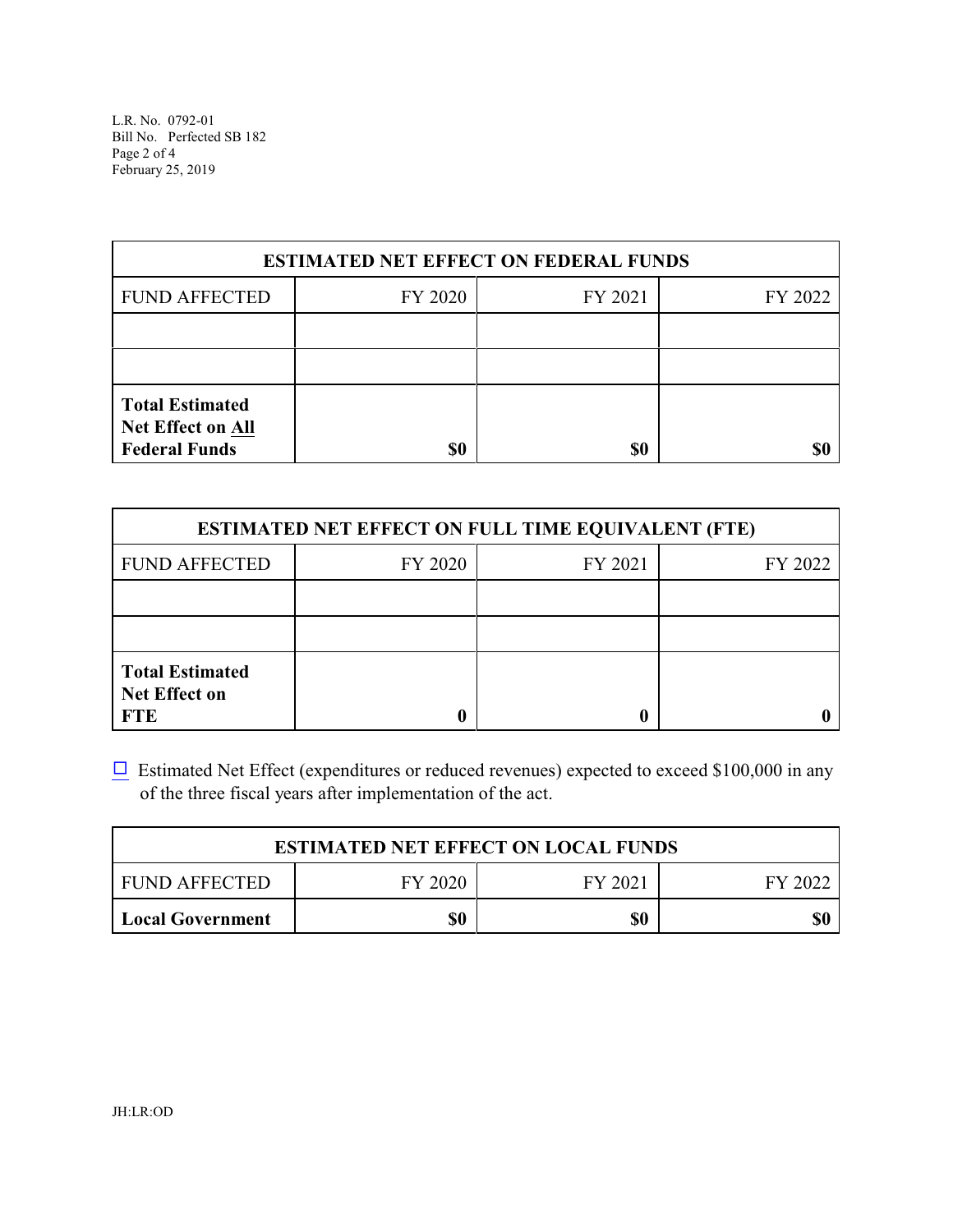L.R. No. 0792-01 Bill No. Perfected SB 182 Page 3 of 4 February 25, 2019

#### **FISCAL ANALYSIS**

## ASSUMPTION

Officials at the **Office of Administration Division of Budget and Planning** (**B&P**) assume this proposal extends the prohibition against the Department of Economic Development (DED) from issuing tax credits for the BUILD Program, New and Expanding Business Facility Program, the Urban Enterprise Loan Program, and the MO Works Program to businesses relocating from a Kansas border county to a Missouri border county, if the State of Kansas enacts similar prohibitions. If Kansas does not enact similar prohibitions, then DED will continue to issue tax credits to qualifying businesses in bordering counties. To the extent Missouri does or does not issue tax credits for these programs, General and Total State Revenues could be impacted.

Officials at the **Department of Economic Development (DED)** and its Divisions anticipate no fiscal impact as a result of the proposal.

**DED** stated to their knowledge Kansas has not adopted such a policy.

Officials at the **Department of Revenue** assume there is no fiscal impact from this proposal.

**Oversight** notes this proposal extends the prohibition on issuing tax credits to businesses that cross the Kansas/Missouri border, if the state of Kansas has enacted similar legislation. Oversight will show no fiscal impact to this proposal based on the B&P and DED responses.

**Oversight** contacted the Kansas Department of Commerce that confirmed they have not enacted any legislation to prohibit the provision of economic incentives to move jobs from Missouri to Kansas border counties and they are definitely providing economic incentives for jobs that may move across the border including through the PEAK Program (Promoting Employment Across Kansas).

| <b>FISCAL IMPACT - State Government</b> | FY 2020<br>$(10 \text{ Mo.})$ | FY 2021 | FY 2022 |
|-----------------------------------------|-------------------------------|---------|---------|
|                                         |                               |         |         |

**\$0 \$0 \$0**